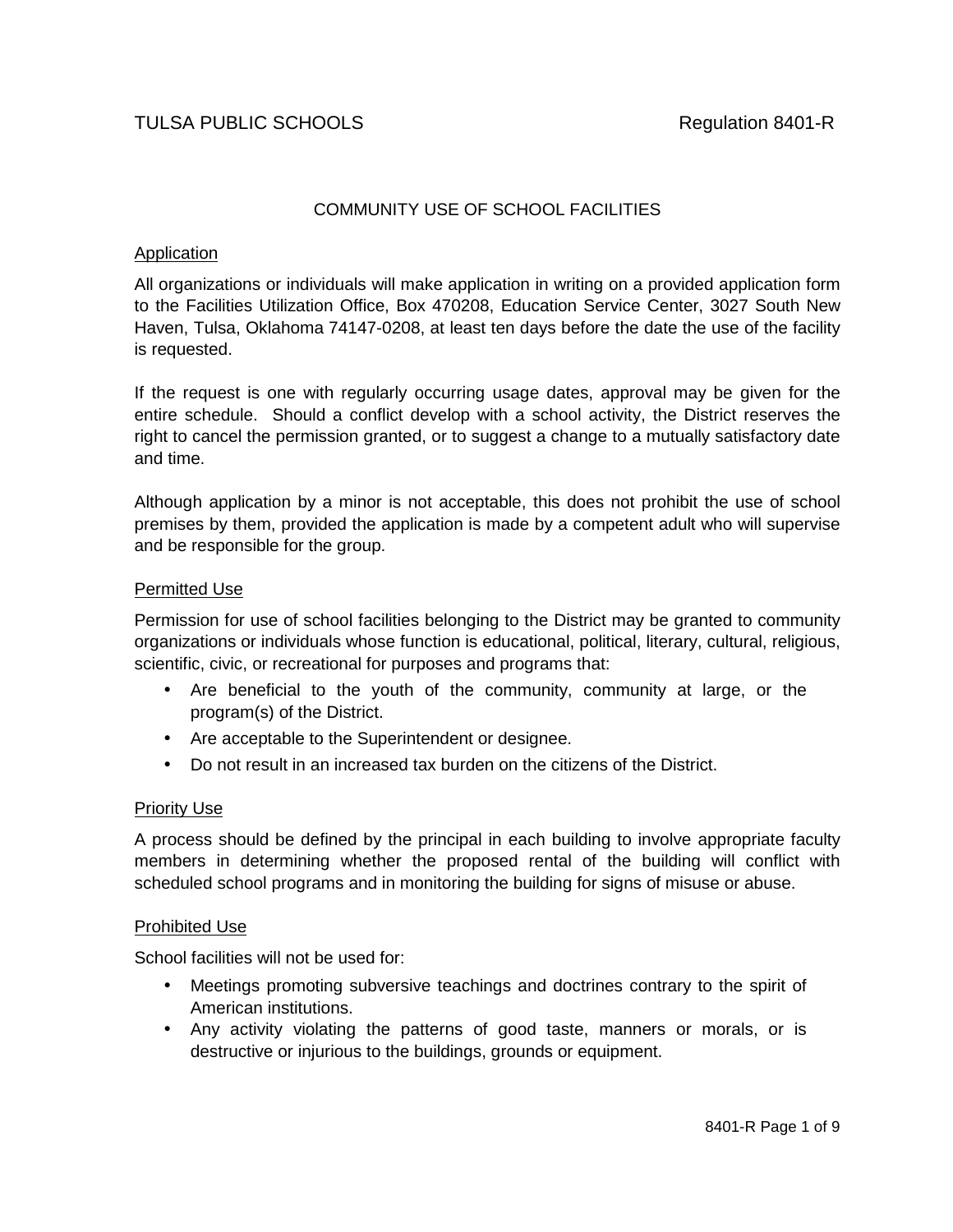- Activities tending to cause unrest in the community or reflecting upon or promote discrimination against citizens of the United States because of race, creed, or gender.
- Any purpose in conflict with school objectives or not approved by the Superintendent or designee.

### Payment in Advance

Some payments for the use of school facilities are required in advance and must be received at the Education Service Center at least 72 hours before the scheduled time. The Facilities Utilization Office will inform the applying party of payment requirements at the time the application approval is communicated.

#### Responsibility of Applicant

The applicant and the organization will be held responsible for the proper use of the building, for the conduct of persons attending the meeting. They will see to it that activities are confined to the areas requested and to the hours agreed upon in the application. The consumer will indemnify the District for any theft, loss or damage to school property over and above the normal wear expected from the use thereof, and will make prompt payment for such theft, loss or damage. An indemnity bond or a deposit may be required if circumstances warrant. It is required that users of school facilities will see that the activities are conducted at all times under competent adult supervision. The Chief General Services Officer or designee will be the judge of unwarranted damages to the school property.

All rooms or areas will be left in as good condition as they were found, except the usual accumulation resulting from normal building use. No applicant may sublet any part of the building area named in the application request. All applications for repetitious use of school facilities will be renewed annually and subject to review by the Administration.

Users of school property must assume responsibility for the safety and protection of the audience, workers, and participants to the extent required by law. The Superintendent or designee reserves the right to require minimum limits of public liability and property damage insurance for all groups using any school facility, and to require there be evidence presented to the Facilities Utilization Office in the form of a certificate of insurance, showing Independent School District Number One of Tulsa County, Oklahoma, as an additional named insured.

#### Time Limits

Permission for non-school afternoon meetings, before 3:30 p.m., or extended beyond 10:00 p.m. on regular school days may not be granted. Evening meetings may not extend beyond 10:00 p.m. on regular school days and may not extend beyond 12:00 midnight on weekends unless permission is granted for an extension of time by the Facilities Utilization Office. Admission to school facilities will not be permitted more than 30 minutes before the time stated on the application. All facilities must be cleared within 30 minutes after the closing time stated on the application.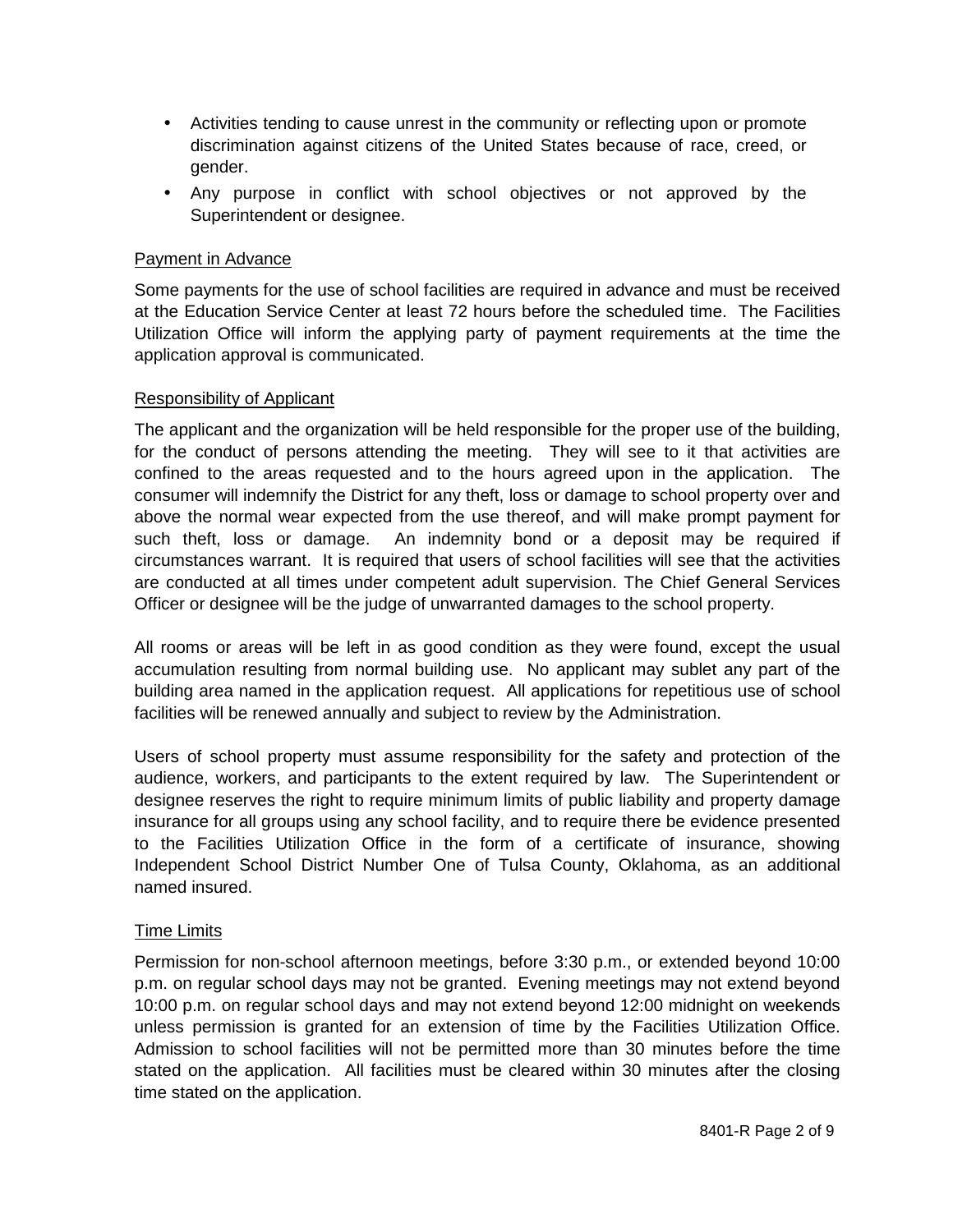Requests for morning, afternoon, and/or evening use all on the same day will be approved at a rate that is quoted.

### **Cancellations**

Failure to cancel a request to use school facilities at least 24 hours in advance of the meeting will obligate the applicant and the organization to pay for all custodial and other expenses incurred in opening the building for use.

Cancellation of permission may be ordered whenever such action is deemed in the best interest of the District. However, such cancellations will not be made except when unforeseen emergencies arise, and then with as much advance notice as possible. Permission may be canceled by the Superintendent or designee if conduct or infraction of regulations warrants.

### Holidays

As a rule, school properties will be unavailable for use by outside organizations on school holidays with the exception to daycares with prior approval. All facilities are unavailable on national holidays. Should one or more meetings approved as a series of meetings fall on such days, meeting dates will be automatically canceled for these days only.

### Non-school Days

School facilities will be available on non-school days, such as weekends and summer months, provided proper application is made and approved by the Facilities Utilization Office, and provided such use does not conflict with use of the facilities by school organizations or students.

## **Charges**

Charges made for the use of school facilities are based on the cost of operating expenses not otherwise incurred such as utilities, supplies, maintenance of facilities, security, custodial services, cafeteria services, District personnel or administration services necessary to process each application, as well as a charge for the use of the space. Such reimbursement charges are subject to change as the Administration may deem necessary.

Charges collected by the District will be allocated first to the recovery of direct expenses associated with the use of the facilities (i.e., custodial overtime, etc.) with 60 percent of the remainder accruing to the school site's next school-year budget and the remainder to the District for recovery of indirect expense.

## Building Use without Charge

School organizations such as student organizations, school employee groups, District alumni groups, and educational organizations such as OEA, School Board organizations, and groups providing information for the good of the community, such as homeowners' associations, the City of Tulsa, etc., are granted building use without charge as long as such use does not conflict with other scheduled activities.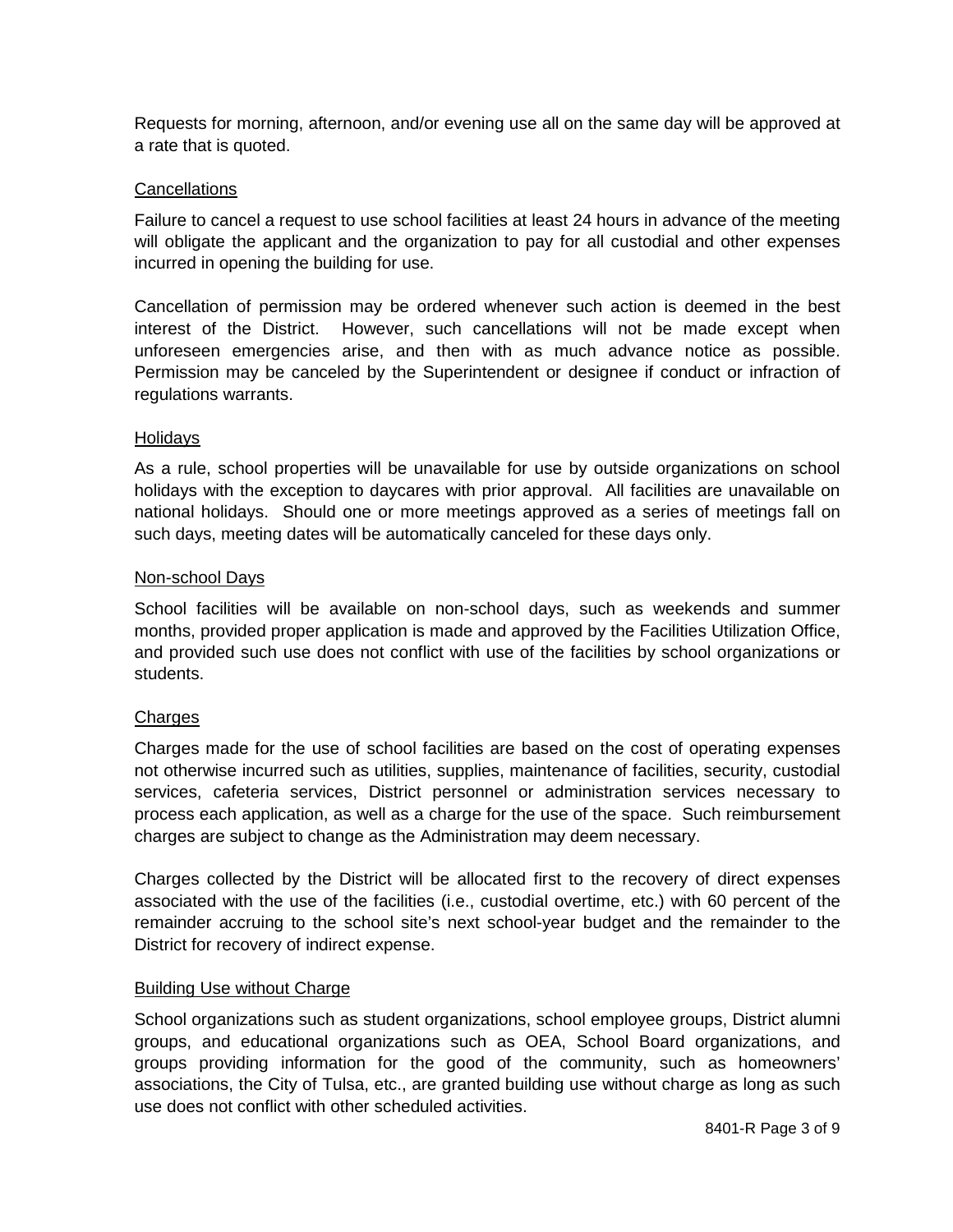Except in special situations, building use charges are not usually assessed against the following school-affiliated and youth-serving organizations for their regularly scheduled meetings occurring before 10:00 p.m. on school days:

- Parent-Teacher Association, Booster Club, Band Parents, monthly meetings (afternoon or night).
- Cub Scouts, weekly pack and committee meetings (nights).
- Girl Scouts, weekly afternoon meetings and one monthly night meeting.
- Camp Fire Girls, weekly afternoon meetings and one monthly night meeting.
- District Cheerleading groups.
- Tulsa Parks Department.
- Partners in Education.
- District students with adult supervision.
- Others approved by the Superintendent or designee.

If the hours of usage should extend beyond the regularly scheduled hours of the District staff members(s) present for the meeting, the group may be charged the incurred overtime expenses for custodial, stagecraft, security**,** and/or cafeteria services as required, according to the pay scale as determined by the Superintendent or designee.

Organizations qualifying for use of meeting space without charge on school days may be charged regular or special rates for meetings held on non-school days and for meetings held on school days that extend beyond 10:00 p.m., for use of recreational facilities such as gymnasiums, and for all fundraising activity meetings.

## Custodial Care

A school custodian is assigned for continuous duty during the time the group will be using the school facility. The custodian will return to open the building before the time set for the meeting, arrange the requested facilities and serve as the official representative of the District. No one except the qualified custodian will be allowed to operate or adjust equipment in the building. Upon conclusion of the meeting, the custodian will clean, properly arrange the facilities, and carefully inspect premises before locking the building.

For situations in which the meeting does not materialize and has not been previously canceled, the custodian will remain on duty for one hour after the requested starting time of the meeting and, if no word is received within that period indicating a later starting time, the custodian will lock the building.

Custodians are instructed not to open any areas other than those approved in the application. Additional space may be arranged by filing another application. Emergency needs may be requested by telephone to the Facilities Utilization Office.

For certain approved groups using school (school affiliated or cooperative) facilities between 3:30 p.m. and 10:00 p.m. on days when school is in session, no charge will be made for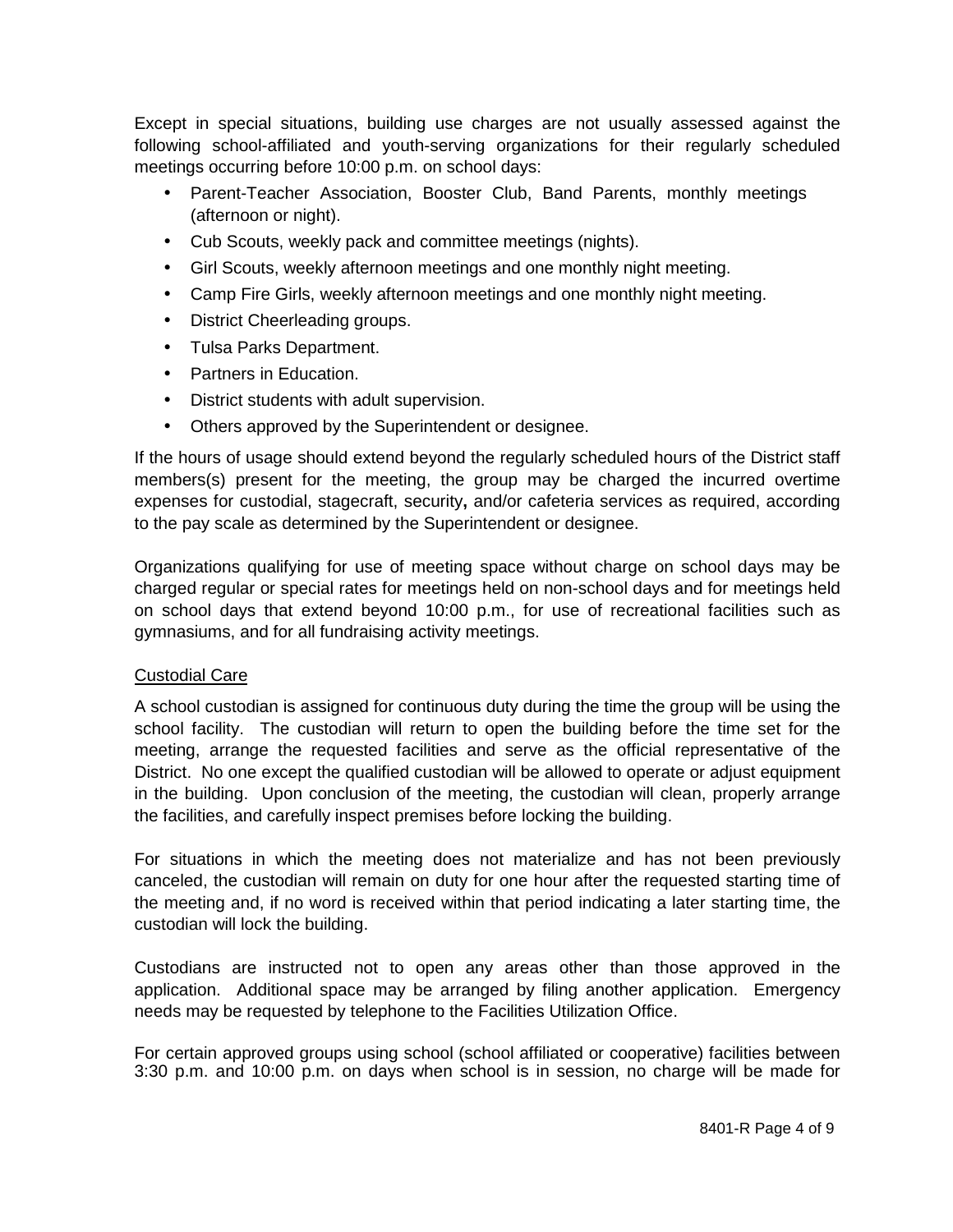custodial services provided the amount of building area used is limited so it does not interfere with the custodian's regular clean-up work. The custodian will be asked to work around the areas in use.

### Police Guards

Uniformed officers must be on duty when so directed by the site Administration and/or the Facilities Utilization Office. All charges are the responsibility of the user.

#### Drinking, Smoking, and Weapons

The use of intoxicating liquor, tobacco, and possession of weapons will not be permitted on school property.

### Athletic Activities

Permission for athletic activities involving the use of school facilities by non-school groups will be granted through the application process. Such use does not include automatic permission to use the apparatus and other special athletic equipment belonging to the school. Special permission from the site athletic director must be given. Practice sessions will be allowed to non-school groups provided such sessions do not involve the presence of spectators.

In those instances where team competition is involved, it must be clearly understood no team sponsored by an organization other than the schools will be identified by name as representing any school in the District.

## Athletic Practice Sessions, Special Rate Qualification

To encourage use of gymnasiums by community groups for basketball, wrestling and other sports, a special rate is applicable to those who meet the following requirements:

- Group agrees to provide at least two building supervisors for continuous patrolling of building during entire period of usage by the group and one to two doormen for control of building entrances when spectators are present. Group is responsible for any damage.
- Group agrees locker room and shower room will not be used.
- Group agrees to carry general liability insurance in the amount of \$500,000 per occurrence of bodily injury and property damage. The District must be added as "Additional Insured" under the policy.
- Group agrees that building supervisors will:
	- o Maintain continuous patrolling of facilities to prevent loitering in the halls and rest rooms.
	- o Maintain discipline and order throughout the period of building usage.
	- o Provide protection against entrance of school building by unauthorized person or persons.
	- o Prevent use of any part of the building facility other than those indicated in the request.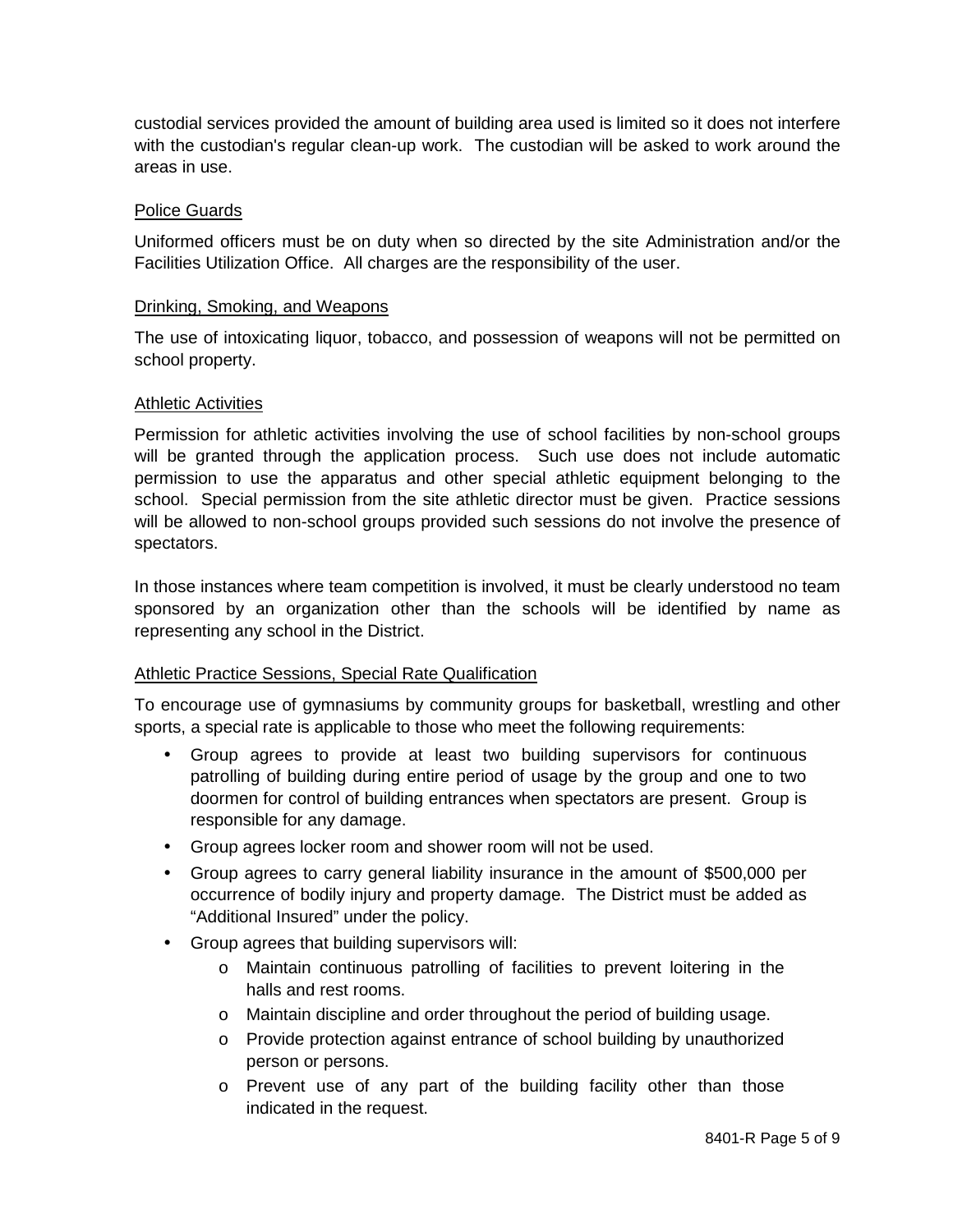The custodian in charge will permit no admission to the building until both building supervisors and coaches are present.

### Intersession Educational Programs, Camps, Clinics, or Lessons Using District Facilities

Staff of the District may conduct approved programs benefiting youth and furthering the objectives of the District during the intersession between their normal contract assigned working schedules. If those programs require a fee from students, the staff member is required to complete the Application for Use of School Buildings and the following conditions may apply:

- If the sessions are structured as a School Activity Fund (SAF) fundraiser, the staff member may receive pre-approved stipends as an expense of the project. The revenues will be deposited into the SAF account, and no rental fees will be charged to the staff member.
- If the sessions are structured for the staff member to charge the students a fee (and the program is not a SAF fundraiser), then because the staff member is unpaid by the District and is conducting the intersession program for youth in the public interest, then reasonable facilities use fees will be charged to the staff member (as determined in 3 below), and the staff member may retain the student fees as compensation.
- The Facilities Utilization Office will conduct surveys each year of surrounding school districts and, after consulting with the District's Chief Facilities Officer and Athletic Director, will set reasonable, similar, and competitive District facilities use rates for this purpose.

If those programs do not require a fee from students or program sponsors, then the program will be treated as if it were a similar program being conducted while school is in session and normally no fees will be charged.

#### Apparatus and Equipment

Request to use public address systems, projection equipment and screens, spotlights, stage scenery, pianos and so forth will be included in the application. The costs of transparencies, gelatins, special scenery, technicians, and special lighting effects are to be paid by the using groups. All such equipment and properties will be operated, moved and controlled only by the stagecraft director or authorized student helpers. In schools without a stagecraft department, all equipment and properties will be handled only by persons specifically designated by the principal or designee.

As a precaution against fire, no request will be granted for the use of lighted candles or other actual flame equipment in connection with building usage.

Classroom apparatus, such as shop, science, physical education, homemaking, music, business education, art laboratory, data processing equipment and athletic equipment regularly used for school instruction will not be available for use by non-school groups.

School equipment is not available for use off school premises unless it is beneficial to the District in carrying forward its programs.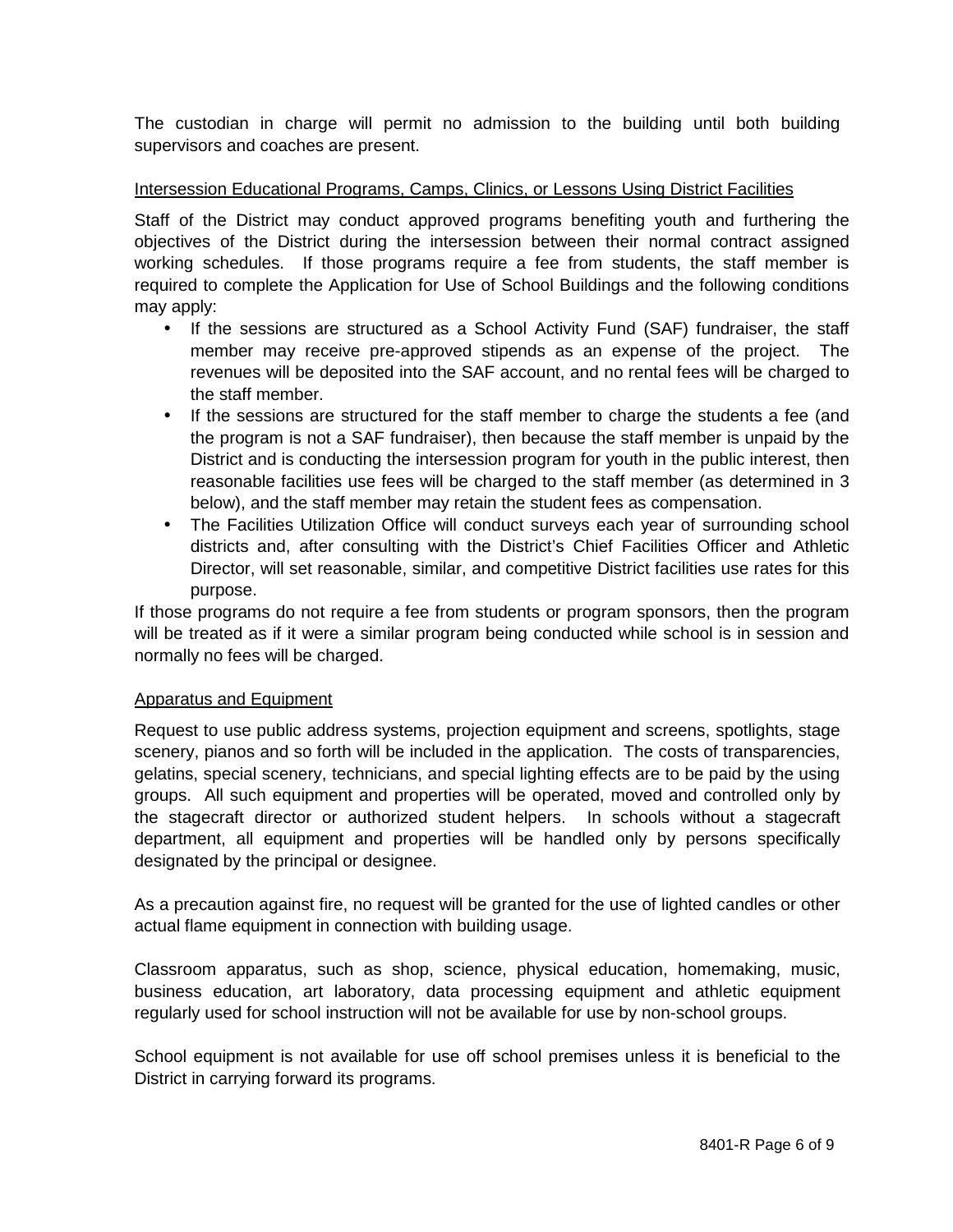# **Cafeterias**

Use of cafeterias will be granted with or without use of kitchen facilities. No organization will have access to the cafeteria kitchen area unless the cafeteria manager is present and in charge, together with such additional paid help from the cafeteria manager's own staff as may be required. In planning an event to use the cafeteria kitchen equipment, the area dietitian, the cafeteria manager, and whatever number of helpers they deem necessary, must all be involved in the planning, operation and supervision of such project. Because of the food supplies and expensive equipment, and because of the rigid requirements of health and sanitation authorities, the use of cafeteria kitchen facilities must be under the direct control of the cafeteria department.

Refreshments will be served only in cafeterias, unless other areas have been approved by the principal or designee.

# Swimming Pools

Swimming pools will be available to organized groups provided such use does not interfere with the needs of the school, and provided further that a lifeguard with a current Red Cross or YWCA Senior Life Saving Certificate, or a Red Cross Water Safety Instructor's Certificate, or a YWCA Leader-Examiner Certificate, or comparable certificate, be on active duty at all times.

The number permitted in the pool at one time shall be determined as follows:

Number of persons  $=$  NS  $=$  S  $15$  30 NS = Square footage of nonswim area S = Square footage of swim area

That portion of the pool from the break point to the shallow end will be designated as "nonswim areas" and that portion of the pool from the break point to the deep end will be designated as "swim area."

An additional lifeguard is required whenever more than 60 persons are in the pool at one time.

## Parking Lots

Parking lots are provided with the use of most school buildings. If use of only a parking lot is desired, application will be made as for use of any school facility. Parking areas are not reserved exclusively for groups using school buildings. Playgrounds will not be used for parking.

## Use of School Buses

If District school buses are used, prior agreement with the District Transportation Office is required and charges for such use will be assessed in advance of their use. School buses may be used for "summer youth activities" as approved by the State Department of 8401-R Page 7 of 9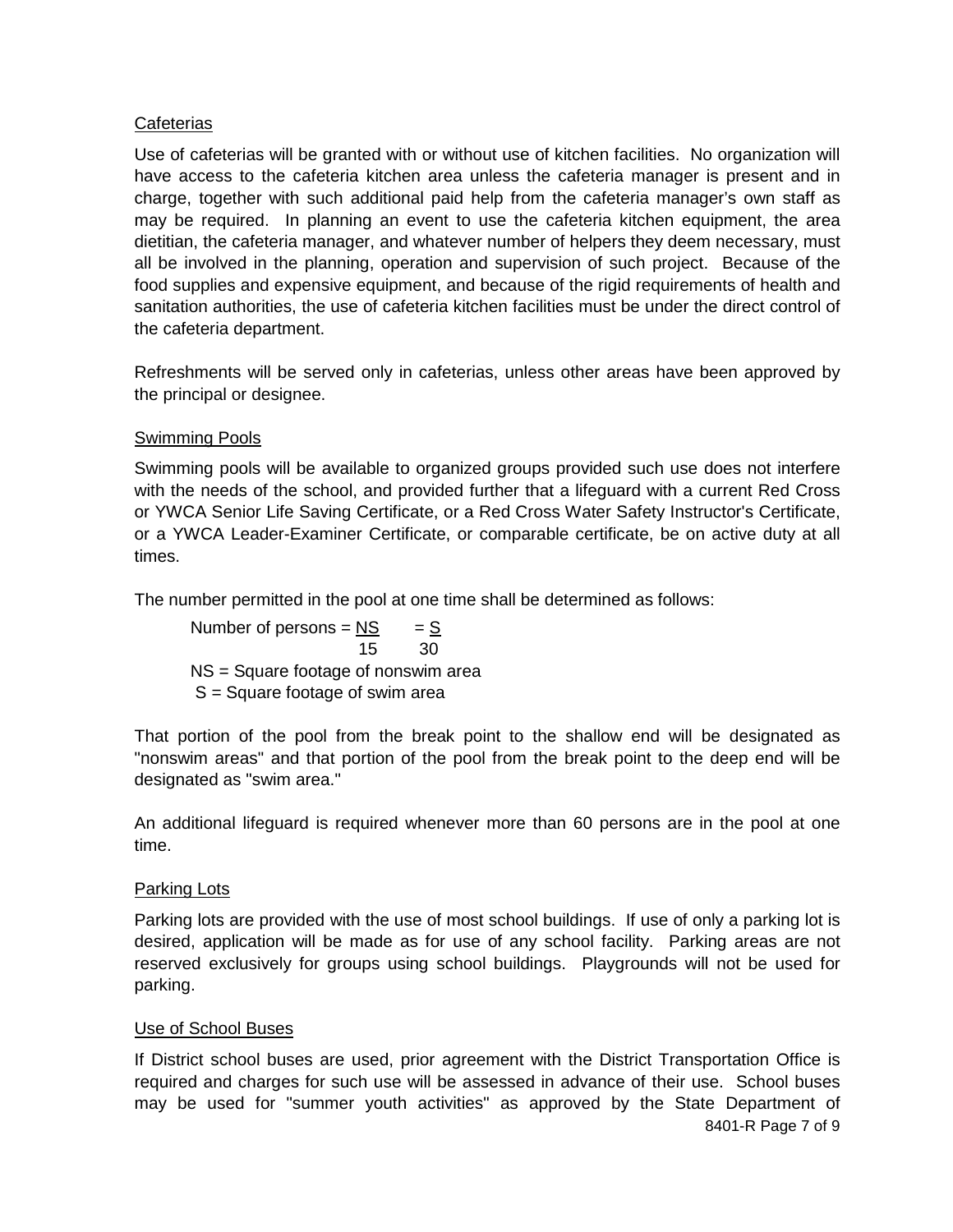Education, whenever such equipment is not available from commercial firms in the area, and is available from the District as determined by the District Transportation Office, and whenever such use is beneficial to the youth of the District. Such youth groups shall be adequately supervised by adults and all costs for such operations, including any damages to equipment and usual wear and tear, shall be defrayed by the using group.

School bus use for auxiliary activities during the regular school term will be confined to such uses as are prescribed and approved by the District Transportation Office, and the Board, as applicable.

Rental of school buses for non-school uses by outside individuals or organization shall be confined to such uses, times and conditions as are prescribed and approved by the District Transportation Office. All organizations and individuals will make application in writing on a provided application form to the District Transportation Office.

# Use of School Grounds and Recreational Facilities

School grounds will be made available to the general public at times when they are not being used for school purposes. The general public has a responsibility not to cause damage to the property or become a nuisance to adjoining property owners and others in the neighborhood.

The following administrative regulations will be used as a guide:

- School playgrounds will be used by organized athletic leagues when not in conflict with school programs, upon approval of application to use such facilities.
- Approval of such application does not include uses of any building facilities. Application for use of rest rooms may be made subject to advance payment of the minimum standard charge.
- No automobiles, motor scooters, motor bikes, or other such licensed vehicles are to be driven onto the playgrounds.
- Baseball and other such sport activities will be permitted as long as there is no damage to neighboring or school property.
- No organized athletic leagues will be permitted on school grounds on Sundays.
- A certificate of insurance providing minimal limits of liability and property damage must be on file in the Facilities Utilization Office.

## District and City Park and Recreation Board Agreement

On a year-to-year renewal basis, the District and the City Park and Recreation Board have entered into an agreement mutually granting to each other the free use of their respective recreational facilities, excluding golf courses, for use in recreational activities directly conducted by each organization. This agreement provides for reimbursement of damages caused and extra expenses (in particular, custodial overtime) created by either using party.